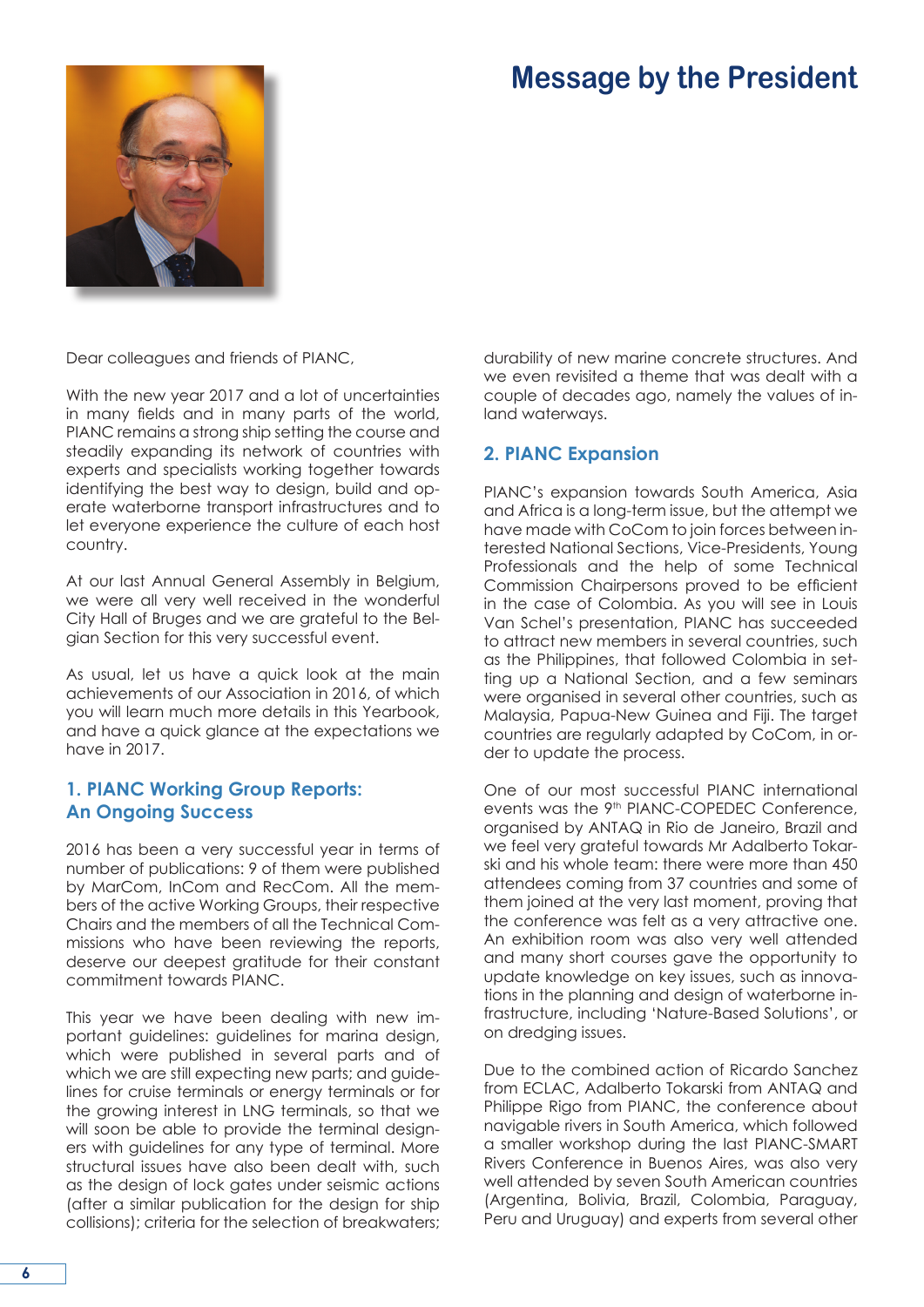parts of the world. This work will be followed soon by a joint Working Group of PIANC and ECLAC. At the end of the conference, Iran was announced as the next location of PIANC-COPEDEC in 2020, which allows me to also mention the large success of the last ICOPMAS Conference, held last year in November in Tehran, and to thank Mohammadreza Allahyar and the Iranian Section of PIANC.

### **3. PIANC Networking**

All PIANC conferences are of course always a perfect opportunity for networking, as are some specific cross-cutting Working Groups, but this year we also succeeded in setting up a new permanent Task Force among the university members of PIANC, which follows five objectives:

- to establish a communication network, linking universities and academic centres among the different member countries
- to disseminate the knowledge gathered in the various PIANC Working Groups and to integrate it into regular university programmes
- to assist in disseminating the knowledge gathered in the various PIANC Working Groups to interested target groups
- to support universities' navigation engineering programmes by helping them in sharing available teaching material in the field of navigational infrastructure and maritime systems
- to identify potential knowledge gaps or crosscutting, critical issues within the navigation engineering discipline that may require PIANC Working Group or academic attention

It could be well transposed in the future for other networking types within PIANC.

### **4. PIANC as an Actor for Climate Change Issues in COP 22**

As mentioned last year, in order to increase its visibility, at the end of 2015, PIANC was able to launch an efficient coalition of actors, together with many Sister Associations such as IAPH, IMPA, IHMA, etc., in order to build a five-year action plan, referred to as the 'Navigating a Changing Climate' initiative. The aim is to improve awareness of our waterborne transport infrastructure industry to the issues related to climate change, both on the mitigation and on the adaptation side.

Considering the fact that the Paris climate agreement entered into force in November 2016, right before the opening of COP 22, when 92 countries out of the 192 which have adopted it, confirmed their willingness to tackle the issue of reducing significantly greenhouse gases emissions, we were able to organise a side event in Marrakech, together with our Qualifying Member Morocco, the ANP (National Agency of Moroccan Ports) and

thanks to the indefatigable work of Jan Brooke. Together with our partners, the Think Climate Coalition brings together as many as 10 partners and 29 supporters from Australia, Belgium, France, Germany, the Netherlands, Norway, the Philippines, UK and USA! I also gladly refer to the March 2017 'Navigating a Changing Climate Conference' of our Think Climate Coalition in Brussels.

### **5. Expectations for 2017**

We will be experiencing a lot of changes this year. We will miss Jo-Ellen Darcy, First Delegate of the US Section, who told us already in Bruges that she was leaving her office before the end of January 2017. Moreover, as mentioned by Louis Van Schel, we will say goodbye to our Secretary-General, who deserves our deepest gratitude after 18 years of complete involvement in all PIANC activities as Secretary-General. Mr Geert Van Cappellen will take over his job after the AGA in Cairns. Finally, 2 of our Technical Commissions 'pillars', Elio Ciralli for RecCom and Harald Köthe for EnviCom, will also pass the baton to their successors.

Through the work they have all done, we will see that they brought out the best of themselves for our Association and that they paved the way for the future of our Association and shaped the achievements we have fulfilled in the past decades.

But we also have very important events ahead of us, with the next AGA in Cairns, Australia in June 2017, followed by a conference on coastal and port issues in the same geographical area; the next PIANC-SMART Rivers Conference will be held in September 2017 in Pittsburgh, USA, and the NordPIANC Conference will take place in Stockholm, Sweden in September 2017.

Last but not least, we will continue to adapt our website with proposals discussed within ProCom, to reshape our Council or AGA meetings, in order to seize the opportunity that we have at those meetings to gather so many waterborne infrastructure specialists or experts together, in order to improve our exchanges during those meetings and our networking, awaiting to meet each other again at the Panama Congress in 2018.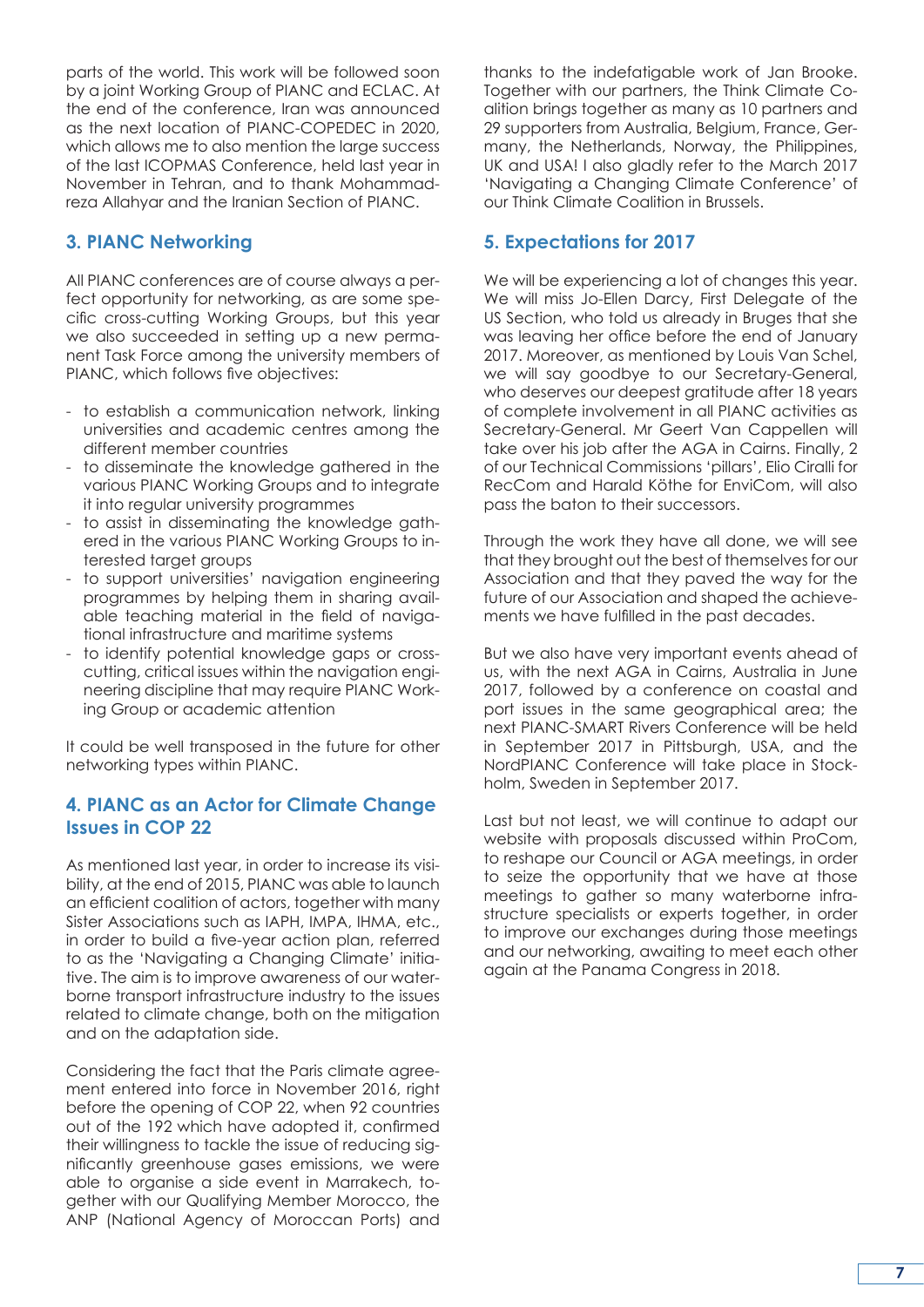# **Message du Président**

*Chers collègues et amis de PIANC,* 

*Avec la nouvelle année 2017 et plusieurs incertitudes dans beaucoup de domaines et partout dans le monde, PIANC reste un navire solide qui garde le cap et qui élargit de manière constante son réseau de pays avec des experts et des spécialistes qui travaillent ensemble pour identifier les meilleures méthodes ou pratiques pour concevoir, construire et exploiter des infrastructures de transport maritimes et fluviales et pour partager avec tous l'expérience de la culture de chaque pays hôte lors des événements internationaux que notre association organise.* 

*Pendant notre dernière Assemblée Générale Annuelle en Belgique, nous avons été tous bien accueillis dans le merveilleux hôtel de ville de Bruges et nous tenons à remercier la section belge pour cet événement très réussi.* 

*Comme d'habitude, passons en revue les principales réalisations de notre Association en 2016, dont vous découvrirez les mille et une facettes dans ce rapport annuel et jetons un coup d'œil aux projets pour 2017.* 

#### *1. Rapports des Groupes de Travail de PIANC: Un Succès Continu*

*L'année 2016 a été une année très réussie en ce qui concerne le nombre de publications: 9 rapports ont été publiés par MarCom, InCom et RecCom. Tous les membres des groupes de travail actifs, leurs présidents respectifs, ainsi que les membres des commissions techniques qui ont relu les rapports, méritent notre sincère reconnaissance pour leur engagement continu à l'égard de PIANC.* 

*Cette année, nous avons élaboré de nouvelles recommandations importantes: des recommandations pour la conception des marinas, qui ont été publiées en différentes parties dont certaines encore à venir; des recommandations pour les terminaux de croisière ou des terminaux de vracs énergétiques ou pour l'intérêt croissant porté aux terminaux GNL, de sorte que nous serons bientôt en mesure de fournir aux concepteurs de terminaux des recommandations pour chaque type de terminal. Des sujets relatifs aux structures du génie civil ont aussi été traités, comme la conception des portes d'écluse soumises à des actions sismiques (après une publication identique sur la conception des portes d'écluse en cas de collision de navires ou de bateaux) ; des critères pour la sélection de brise-lames ; la durabilité de nouvelles structures maritimes de béton. Et nous avons même revisité un thème qui a été traité il y a quelques décen-* *nies, à savoir les valeurs des voies navigables intérieures.* 

#### *2. Expansion de PIANC*

*L'expansion de PIANC en Amérique du Sud, en Asie et en Afrique est une œuvre de long terme, mais la tentative que nous avons entreprise avec CoCom de conjuguer les efforts des sections nationales intéressées, des vice-présidents et des jeunes professionnels avec l'aide de certains présidents des commissions techniques, s'est bien avérée efficace dans le cas de la Colombie. Comme vous l'apprendrez dans la présentation de Louis Van Schel, PIANC a réussi à attirer de nouveaux membres dans plusieurs pays, comme les Philippines, qui ont suivi la Colombie en établissant une section nationale, et plusieurs séminaires ont été organisés dans plusieurs d'autres pays, comme la Malaisie, la Papouasie-Nouvelle-Guinée et les Fidji. La liste des pays cibles est régulièrement mise à jour par CoCom afin d'actualiser les plans d'action correspondants.* 

*Un des événements internationaux de PIANC les plus réussis a été la 9ème Conférence PIANC-COPEDEC, organisée par ANTAQ à Rio de Janeiro, au Brésil et nous tenons à remercier M. Adalberto Tokarski et toute son équipe: il y avait plus de 450 participants venant de 37 pays et certains d'entre eux se sont inscrits au tout dernier moment, ce qui prouve l'attrait de cette conférence. La salle d'exposition était aussi bien occupée et plusieurs cours de brève durée créaient l'opportunité de mettre à jour la connaissance à propos de sujets essentiels, comme celui des innovations dans la planification et la conception des infrastructures de transport maritimes et fluviales, en incluant aussi les 'solutions oeuvrant avec la nature', ou encore comme celui des questions de dragage.* 

*Grâce aux actions combinées de Ricardo Sanchez d'ECLAC, d'Adalberto Tokarski d'ANTAQ et de Philippe Rigo de PIANC, la conférence concernant les fleuves navigables en Amérique du Sud, qui faisait suite à un atelier moins élaboré mené pendant la conférence PIANC-SMART Rivers à Buenos Aires, a donné lieu aussi à une forte participation grâce à sept pays sud-américains (l'Argentine, la Bolivie, le Brésil, la Colombie, le Paraguay, le Pérou et l'Uruguay), ainsi que grâce à des experts de plusieurs d'autres parties du monde. Cet effort aboutira bientôt à un groupe de travail conjoint de PIANC et ECLAC sur la classification des voies navigables.*